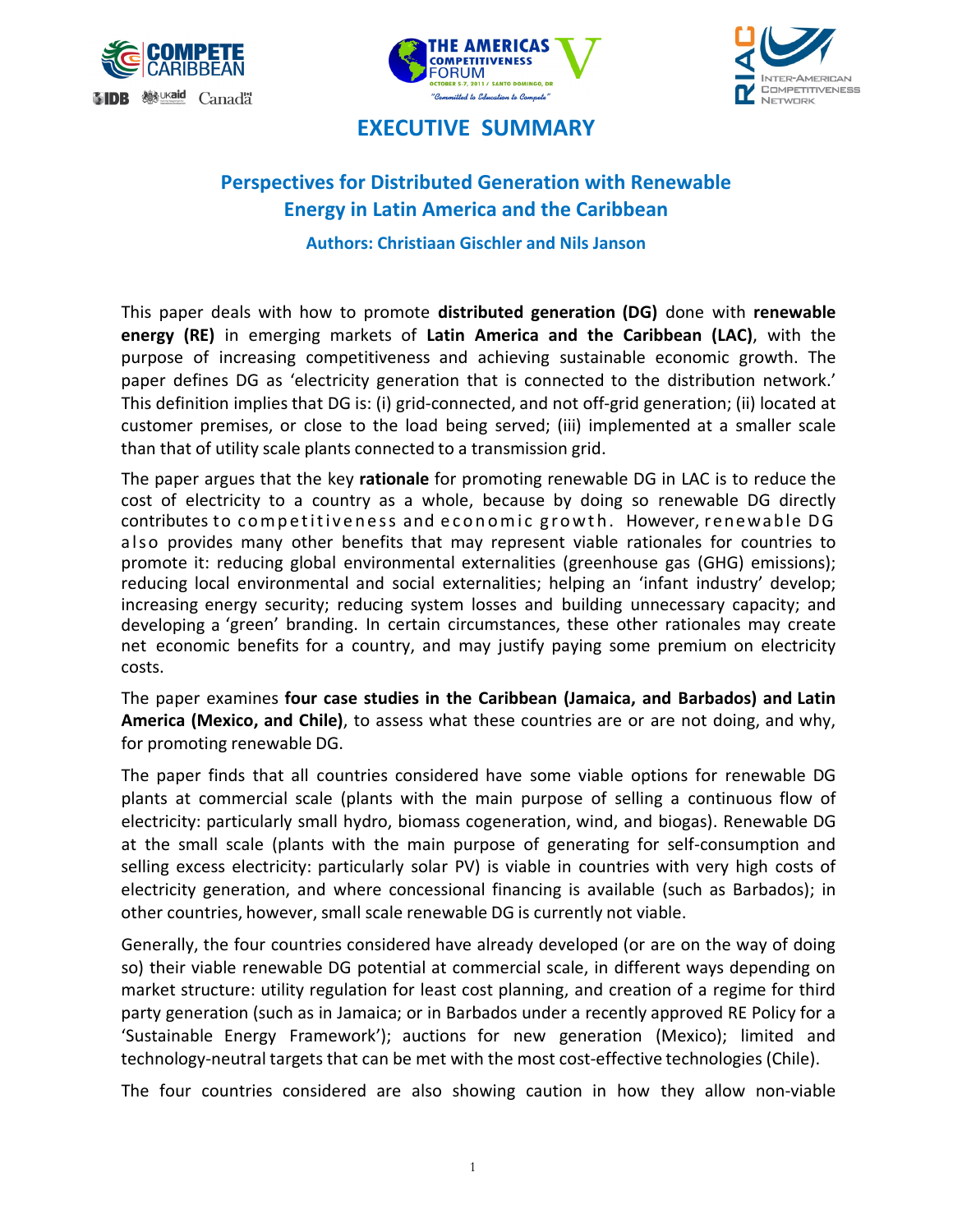





**SIDB 變** Maid Canada

renewable DG at small scale to contribute to their energy mix. Barbados offers a pilot 'Renewable Energy Rider' (RER) that pays avoided cost. Jamaica provides a 'Standard Offer Contract' that pays avoided cost plus a limited premium for RE's economic benefits. Mexico is implementing its first grid‐connected small RE systems with net metering based on new model contracts; meanwhile, it is developing a methodology to estimate 'net economic benefits' for deciding how much RE should be developed in the future, and what prices should be paid for it. Chile is considering net metering programs, but still has not decided the exact terms for them. No country, in any case, has set rates for small scale distributed RE at levels that will ensure the financial viability of systems that are economically unviable. In this, emerging markets of Latin America and the Caribbean have shown wisdom, thoughtfulness, and restraint, especially when compared to more aggressive approaches adopted in Europe or North America.

Based on the encouraging experience of the countries examined, the paper makes five recommendations on how to promote cost‐effective distributed RE that can contribute to emerging markets' competitiveness and growth.

#### **1. Define DG clearly and appropriately in each country, based on system size.**

The first step in effective policymaking must set country‐specific boundaries to what is the object of the policy itself. For clarity, DG should be defined based on its interconnection with the distribution network. Additional definitions of capacity, or technology type, are welcome for providing further clarification if desired; but would not, on their own, be able to clearly define what DG is.

#### **2. Ensure that power systems are developed based on least cost generation.**

Least cost planning should be the cornerstone provision before anything else is even considered, because all countries have some options for distributed RE that are least cost but that are not being implemented. Ensuring that everything that makes sense in each country is actually identified, assessed, and developed will set priorities right, starting from the win‐win options. This can be done:

> **For commercial scale renewable DG, through effective regulation and market design**. In vertically integrated markets (such as Jamaica or Barbados), effective regulation means: (i) an obligation on utilities to demonstrate that its generation expansion plans are least cost; and a duty on regulators to check and enforce that obligation; and (ii) an obligation on the utility to purchase from third parties when this is lower cost. In liberalized markets (such as Mexico or Chile), effective market design means: (i) non‐discriminatory treatment of RE in selling energy and capacity; and (ii) auctions for awarding additional capacity and/or energy at least cost.

> **For small‐scale renewable DG, through well‐designed feed‐in tariffs**. This paper defines feed-in tariffs not as subsidies, but simply as standing offers to purchase power at some predetermined price, for a predetermined period of time, and subject to certain technical requirements. Well‐designed feed‐in tariffs set price at no more than actual avoided cost; set term at least equal to the useful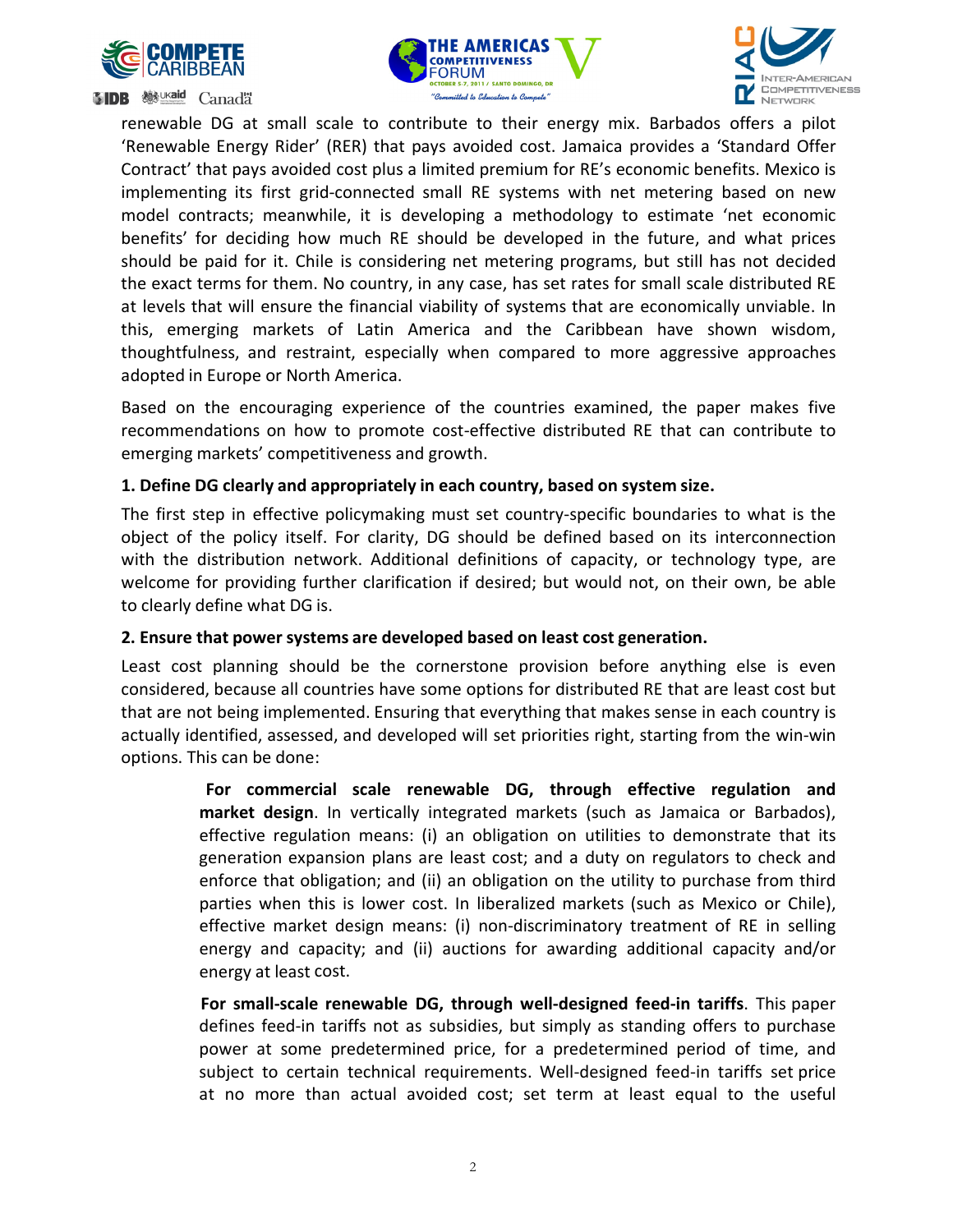

**SIDB** 戀





lifetime of systems; prefer net billing to net metering (to measure and bill separately the electricity bought by a customer; and excess electricity sold by a customer); and cap individual and total eligibility.

### **3. Neutralize threatsto efficient DG**

**Canadä** 

Just because least cost generation makes sense, it is no guarantee it may actually happen. In practice, even excellent projects may be threatened by inertia, inadequate grid rules, and cumbersome permitting and planning processes that increase transaction costs.

Effective policy will expect these threats, and preempt them:

 A mix of **obligations and incentives can help combat inertia**: explicit obligations to consider reasonable RE options in least cost planning; obligations on utilities to purchase power from third parties (independent power producers, IPPs) when this is at some margin below their avoided cost; limited RE portfolio standards that are technology‐neutral and gradual in implementation; and cost recovery tariff mechanisms that ensure suppliers can recover the efficiently incurred capital costs of developing RE;

 Grid codes can be updated to **make it easy and safe to connect to the grid** with renewable DG; they should include technical and operating standards, reasonable restrictions, and fair prices to charge for Grid use;

 **Streamlined, standardized permitting and planning approaches** can reduce transaction costs and ensure that viable projects are actually developed in reasonable time; these approaches would include one‐stop‐shops for obtaining all required permits, technology-specific processes for environmental and construction permits, pre‐established contents of Environmental Impact Assessments, technology‐specific standards for allowed impacts, and cut‐off sizes for renewable DG that can be installed without permits.

#### **4. Consider if paying more for power may increase competitiveness and growth**

At this point, after having ensured in every way that win-win options may actually take place, countries should examine if there are any circumstances where paying a premium is cost‐ benefit justified. Economic considerations are important: does paying a premium actually create *net* economic benefits to the country? That is, are economic benefits greater than economic costs? Political considerations are just as important: will voters accept paying more, and will they reelect politicians who make them do so?

Paying a premium for electricity may be justified, for example, in the following cases:

 **To increase system resilience and energy security**: there should be a prudent diversification of (i) which primary sources of energy are used, and (ii) which locations these sources are obtained from. Alternative tools for energy security (forward contracts) should also be considered;

 **To develop a 'green economy' and create 'green jobs'**: the 'infant industry' argument is often used to subsidize manufacturing or services, but is subject to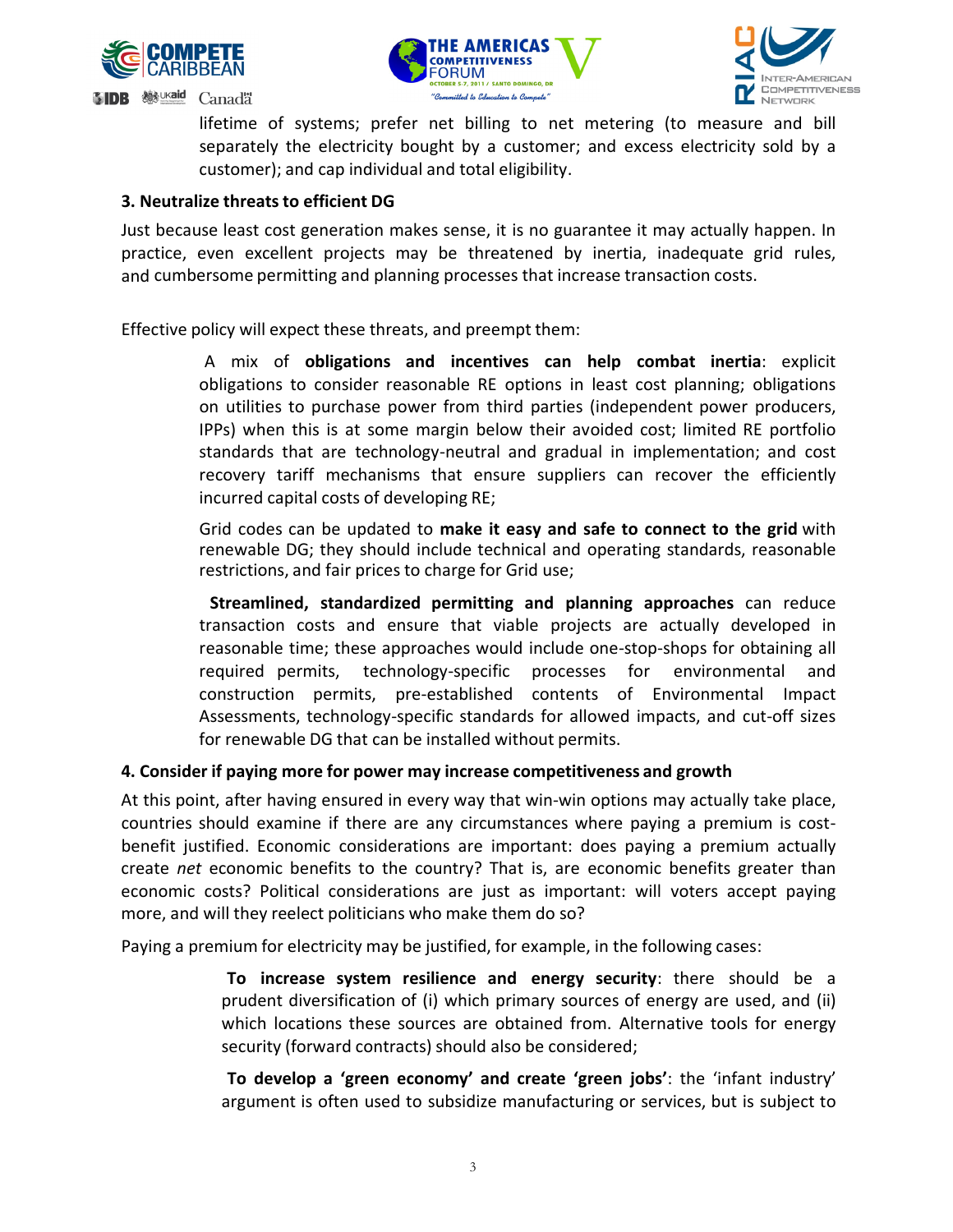





risks. To mitigate those risks, countries should consider the 'infant industry' argument only if (i) there is a strong *potential* domestic market for that technology; and (ii) the country has (or could develop in the future) the industrial capabilities required to manufacture or service certain technologies;

 **To reduce local and global environmental externalities**: if a Government decides that it is worthwhile paying more for making the environment more sustainable, it should at the very least treat local and global environmental externalities differently:

- Domestic consumers would capture the full benefits from reducing **local environmental and health externalities**; therefore, it may be argued that they should pay the entire cost of doing so;
- However, domestic consumers would only obtain a fraction of the benefits from reducing **global environmental externalities** (GHGs); therefore, governments of emerging markets should be careful before deciding that their citizens pay the entire cost of reducing GHGs. Win‐win options that reduce GHGs while also saving money to the country should be promoted first. Other options have an additional cost that from a global perspective may be justified, and may represent an efficient solution. Emerging markets should seek concessional financing and grants from international organizations, or industrialized countries, to develop those projects. While the Clean Development Mechanism is struggling, National Appropriate Mitigation Measures (NAMAs) are emerging as a new framework for doing so;

 **To promote a country's branding**: 'sustainable products' may be sold at a premium; 'sustainable tourism destinations' may likewise be marketed at a premium. However, that premium should not be borne by the population of an emerging market.

The actual determination of what premium is justified is likely to prove difficult and controversial. Governments should tackle this on a step-by-step process that:

- 1. First, involves key public and private stakeholders, and that determines which items deserve or not a premium;
- 2. Second, develops a methodology for determining the premium to be paid;
- 3. Third, assesses actual economic costs and benefits to the country.

#### **5. Avoid the trap of paying too much**

Even when countries decide that paying a premium is worthwhile, this does not mean that the premium should be loosely set, and that customers end up paying too much. Three key ways of avoiding this trap are:

> **To create disaggregated, cost‐reflective tariff structures**. The premium should be added to the tariff component that is actually affected by the benefit